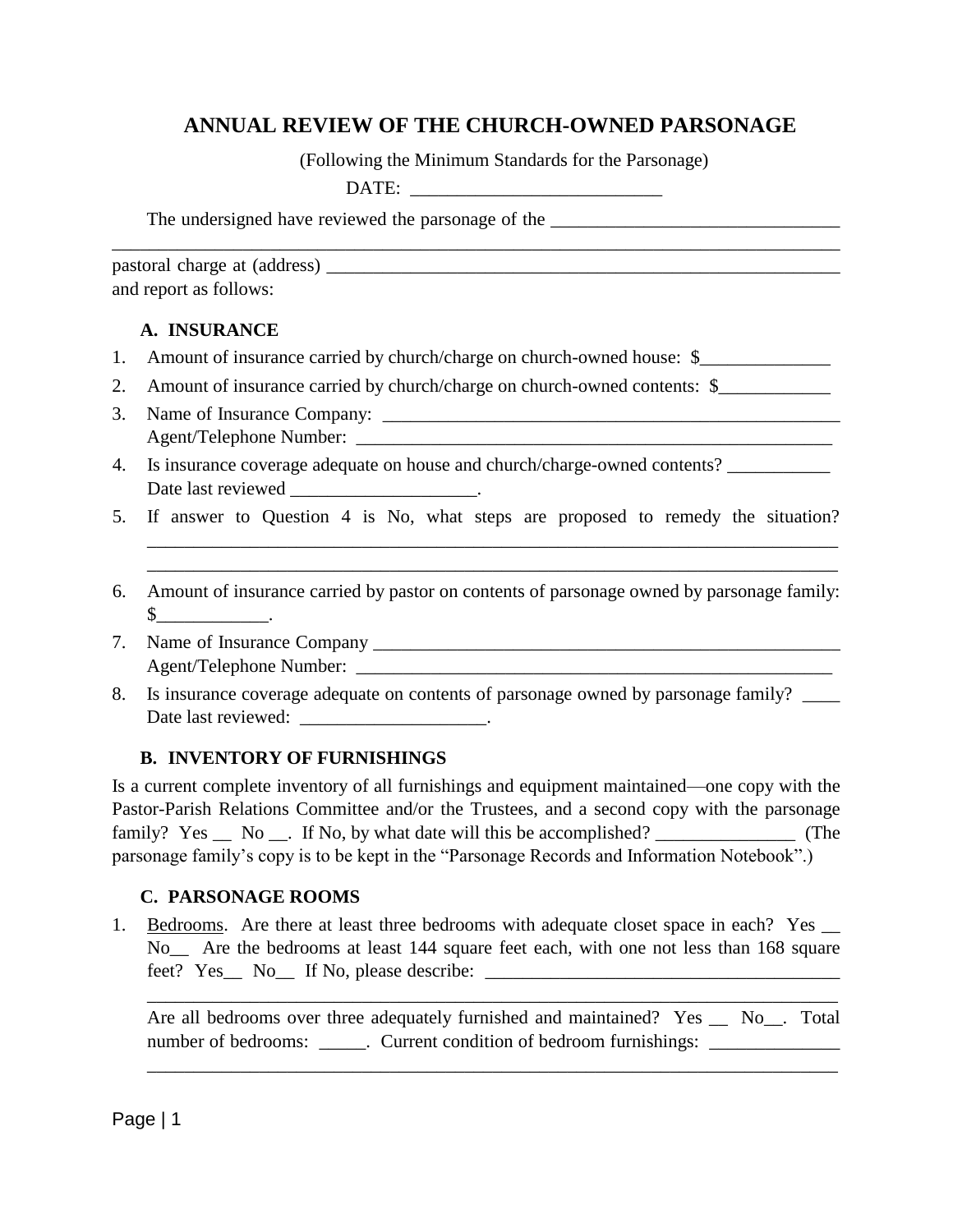2. Foyer. Is there an adequately furnished and maintained foyer? Yes\_\_ No\_\_. Current condition of foyer furnishings: \_\_\_\_\_\_\_\_\_\_\_\_\_\_\_\_\_\_\_\_\_\_\_\_\_\_\_\_\_\_\_\_\_\_\_\_\_\_\_\_\_\_\_\_\_\_\_\_

\_\_\_\_\_\_\_\_\_\_\_\_\_\_\_\_\_\_\_\_\_\_\_\_\_\_\_\_\_\_\_\_\_\_\_\_\_\_\_\_\_\_\_\_\_\_\_\_\_\_\_\_\_\_\_\_\_\_\_\_\_\_\_\_\_\_\_\_\_\_\_\_\_\_

3. Living Room. Is there an adequately furnished and maintained living room measuring at least 280 square feet (or living-dining room combination measuring at least 330 square feet)? Yes\_\_ No\_\_. If No, please describe: \_\_\_\_\_\_\_\_\_\_\_\_\_\_\_\_\_\_\_\_\_\_\_\_\_\_\_\_\_\_\_\_\_\_\_\_\_

Current condition of living room furnishings:

4. Dining Room. Is there an adequately furnished and maintained dining room? Yes No. If No, please describe: \_\_\_\_\_\_\_\_\_\_\_\_\_\_\_\_\_\_\_\_\_\_\_\_\_\_\_\_\_\_\_\_\_\_\_\_\_\_\_\_\_\_\_\_\_\_\_\_\_\_\_\_\_\_\_

\_\_\_\_\_\_\_\_\_\_\_\_\_\_\_\_\_\_\_\_\_\_\_\_\_\_\_\_\_\_\_\_\_\_\_\_\_\_\_\_\_\_\_\_\_\_\_\_\_\_\_\_\_\_\_\_\_\_\_\_\_\_\_\_\_\_\_\_\_\_\_\_\_\_

\_\_\_\_\_\_\_\_\_\_\_\_\_\_\_\_\_\_\_\_\_\_\_\_\_\_\_\_\_\_\_\_\_\_\_\_\_\_\_\_\_\_\_\_\_\_\_\_\_\_\_\_\_\_\_\_\_\_\_\_\_\_\_\_\_\_\_\_\_\_\_\_\_\_

\_\_\_\_\_\_\_\_\_\_\_\_\_\_\_\_\_\_\_\_\_\_\_\_\_\_\_\_\_\_\_\_\_\_\_\_\_\_\_\_\_\_\_\_\_\_\_\_\_\_\_\_\_\_\_\_\_\_\_\_\_\_\_\_\_\_\_\_\_\_\_\_\_\_

Current condition of dining room furnishings: \_\_\_\_\_\_\_\_\_\_\_\_\_\_\_\_\_\_\_\_\_\_\_\_\_\_\_\_\_\_\_\_\_\_

- 5. Family Room/Den. Is there a family room/den? Yes\_\_ No\_\_.
- 6. Utility Room. Is there a utility room? Yes\_\_ No\_\_.
- 7. Garage. Is there a garage? Yes\_\_ No\_\_.
- 8. Bathrooms. Are there at least 1 1/2 baths? Yes No.
- 9. Storage. Is there ample dry storage space large enough for major pieces of furniture and large packing boxes? Yes No.
- 10. Accessibility for Handicapped. Is there, on the ground floor level, one room that could be used as a bedroom by a person with a handicapping condition? Yes  $\overline{\phantom{a}}$  No. A fully accessible bathroom? Yes\_\_ No\_\_. Fully accessible laundry facilities? Yes\_\_ No\_\_.

\_\_\_\_\_\_\_\_\_\_\_\_\_\_\_\_\_\_\_\_\_\_\_\_\_\_\_\_\_\_\_\_\_\_\_\_\_\_\_\_\_\_\_\_\_\_\_\_\_\_\_\_\_\_\_\_\_\_\_\_\_\_\_\_\_\_\_\_\_\_\_\_\_\_\_\_\_\_ \_\_\_\_\_\_\_\_\_\_\_\_\_\_\_\_\_\_\_\_\_\_\_\_\_\_\_\_\_\_\_\_\_\_\_\_\_\_\_\_\_\_\_\_\_\_\_\_\_\_\_\_\_\_\_\_\_\_\_\_\_\_\_\_\_\_\_\_\_\_\_\_\_\_\_\_\_\_ \_\_\_\_\_\_\_\_\_\_\_\_\_\_\_\_\_\_\_\_\_\_\_\_\_\_\_\_\_\_\_\_\_\_\_\_\_\_\_\_\_\_\_\_\_\_\_\_\_\_\_\_\_\_\_\_\_\_\_\_\_\_\_\_\_\_\_\_\_\_\_\_\_\_\_\_\_\_ \_\_\_\_\_\_\_\_\_\_\_\_\_\_\_\_\_\_\_\_\_\_\_\_\_\_\_\_\_\_\_\_\_\_\_\_\_\_\_\_\_\_\_\_\_\_\_\_\_\_\_\_\_\_\_\_\_\_\_\_\_\_\_\_\_\_\_\_\_\_\_\_\_\_\_\_\_\_ \_\_\_\_\_\_\_\_\_\_\_\_\_\_\_\_\_\_\_\_\_\_\_\_\_\_\_\_\_\_\_\_\_\_\_\_\_\_\_\_\_\_\_\_\_\_\_\_\_\_\_\_\_\_\_\_\_\_\_\_\_\_\_\_\_\_\_\_\_\_\_\_\_\_\_\_\_\_ \_\_\_\_\_\_\_\_\_\_\_\_\_\_\_\_\_\_\_\_\_\_\_\_\_\_\_\_\_\_\_\_\_\_\_\_\_\_\_\_\_\_\_\_\_\_\_\_\_\_\_\_\_\_\_\_\_\_\_\_\_\_\_\_\_\_\_\_\_\_\_\_\_\_\_\_\_\_ \_\_\_\_\_\_\_\_\_\_\_\_\_\_\_\_\_\_\_\_\_\_\_\_\_\_\_\_\_\_\_\_\_\_\_\_\_\_\_\_\_\_\_\_\_\_\_\_\_\_\_\_\_\_\_\_\_\_\_\_\_\_\_\_\_\_\_\_\_\_\_\_\_\_\_\_\_\_ \_\_\_\_\_\_\_\_\_\_\_\_\_\_\_\_\_\_\_\_\_\_\_\_\_\_\_\_\_\_\_\_\_\_\_\_\_\_\_\_\_\_\_\_\_\_\_\_\_\_\_\_\_\_\_\_\_\_\_\_\_\_\_\_\_\_\_\_\_\_\_\_\_\_\_\_\_\_ \_\_\_\_\_\_\_\_\_\_\_\_\_\_\_\_\_\_\_\_\_\_\_\_\_\_\_\_\_\_\_\_\_\_\_\_\_\_\_\_\_\_\_\_\_\_\_\_\_\_\_\_\_\_\_\_\_\_\_\_\_\_\_\_\_\_\_\_\_\_\_\_\_\_\_\_\_\_

*If No is answered to any of questions C.1-10, what is being done to bring these items up to Minimum Standards for the Parsonage, and by what date can this be accomplished?*

<sup>11.</sup> Pastor's Office. It is recommended that the Pastor's Office be in the/a local church, not in the Parsonage. Is the pastor's office in the parsonage? Yes\_\_ No\_\_.—If out of necessity the Office is in the Parsonage, then it is to be on the first floor. Is it on the first floor? Yes\_\_ No\_\_ HOUSING NECESSITIES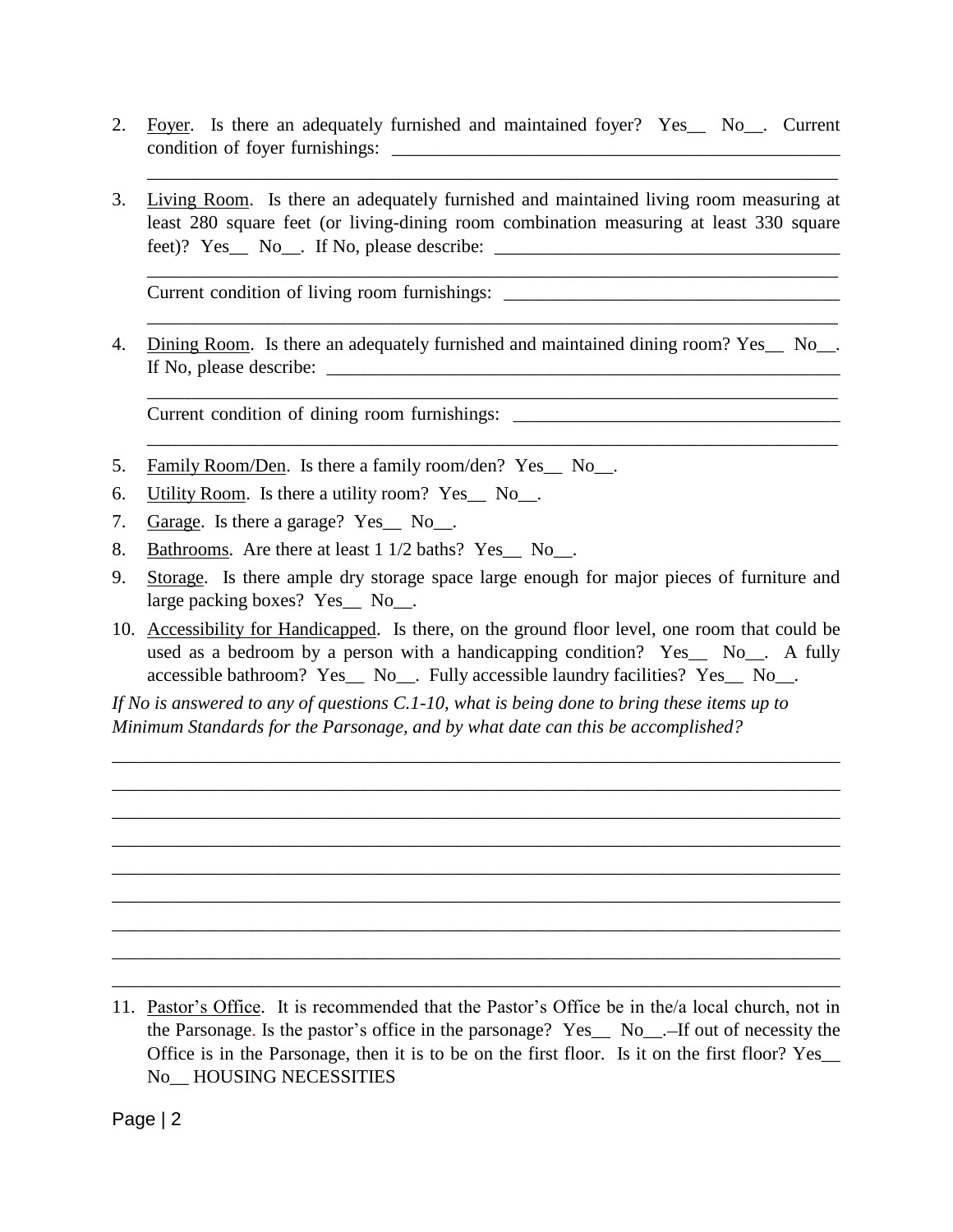1. Is there a central HVAC system? Yes\_\_ No\_\_. If No, please describe:

\_\_\_\_\_\_\_\_\_\_\_\_\_\_\_\_\_\_\_\_\_\_\_\_\_\_\_\_\_\_\_\_\_\_\_\_\_\_\_\_\_\_\_\_\_\_\_\_\_\_\_\_\_\_\_\_\_\_\_\_\_\_\_\_\_\_\_\_\_\_\_\_\_\_

- 2. Is there complete insulation and weather stripping? Yes\_\_ No\_\_. Storm windows? Yes\_ No<sub>\_\_\_</sub>. Insulation in ceiling, sidewall, and floor? Yes\_\_ No\_\_. Carpeting? Yes\_\_ No\_\_.
- 3. Is annual servicing of all heating and air-conditioning equipment provided? Yes\_\_ No\_\_. Date of last inspection \_\_\_\_\_\_\_\_\_\_\_\_\_\_. Name and telephone number of service company:

\_\_\_\_\_\_\_\_\_\_\_\_\_\_\_\_\_\_\_\_\_\_\_\_\_\_\_\_\_\_\_\_\_\_\_\_\_\_\_\_\_\_\_\_\_\_\_\_\_\_\_\_\_\_\_\_\_\_\_\_\_\_\_\_\_\_\_\_\_\_\_\_\_\_

- 4. Are there dead-bolt locks on all exterior doors? Yes No.
- 5. Are smoke detectors, carbon-monoxide detectors and fire extinguishers installed and in working order? Yes No. Provide dates of last inspection for each:
- 6. Is the parsonage free of health hazards, including:

\_\_\_\_\_\_\_\_\_\_\_\_\_\_\_\_\_\_\_\_\_\_\_\_\_\_\_\_\_\_\_\_\_\_\_\_\_\_\_\_

- a. Lead paint? Yes\_ No\_. Last inspection/comment: \_\_\_\_\_\_\_\_\_\_\_\_\_\_\_\_\_\_\_\_\_\_\_\_\_\_\_\_\_\_
- b. Asbestos? Yes\_ No\_. Last inspection/comment: \_\_\_\_\_\_\_\_\_\_\_\_\_\_\_\_\_\_\_\_\_\_\_\_\_\_\_\_\_\_\_\_
- c. Mildew? Yes\_ No\_. Last inspection/comment: \_\_\_\_\_\_\_\_\_\_\_\_\_\_\_\_\_\_\_\_\_\_\_\_\_\_\_\_\_\_\_\_\_\_
- d. Radon? Yes\_ No\_. Last inspection/comment: \_\_\_\_\_\_\_\_\_\_\_\_\_\_\_\_\_\_\_\_\_\_\_\_\_\_\_\_\_\_\_\_\_\_\_
- 7. Is there an annual termite inspection and exterminator/pest control service? Yes\_\_ No\_\_. Date of last inspection\_\_\_\_\_\_\_\_\_\_\_\_ (month, year). Name and telephone number of service  $complex:$   $\Box$
- 8. Are all major appliances supplied and maintained? Yes\_\_ No\_\_ Comment:
- 9. Is the kitchen adequately equipped? Yes\_\_ No\_\_ Comment:

*If No is answered to any of questions D.1-9, what is being done to bring these items up to Minimum Standards for the Parsonage, and by what date can this be accomplished?*

\_\_\_\_\_\_\_\_\_\_\_\_\_\_\_\_\_\_\_\_\_\_\_\_\_\_\_\_\_\_\_\_\_\_\_\_\_\_\_\_\_\_\_\_\_\_\_\_\_\_\_\_\_\_\_\_\_\_\_\_\_\_\_\_\_\_\_\_\_\_\_\_\_\_\_\_\_\_ \_\_\_\_\_\_\_\_\_\_\_\_\_\_\_\_\_\_\_\_\_\_\_\_\_\_\_\_\_\_\_\_\_\_\_\_\_\_\_\_\_\_\_\_\_\_\_\_\_\_\_\_\_\_\_\_\_\_\_\_\_\_\_\_\_\_\_\_\_\_\_\_\_\_\_\_\_\_ \_\_\_\_\_\_\_\_\_\_\_\_\_\_\_\_\_\_\_\_\_\_\_\_\_\_\_\_\_\_\_\_\_\_\_\_\_\_\_\_\_\_\_\_\_\_\_\_\_\_\_\_\_\_\_\_\_\_\_\_\_\_\_\_\_\_\_\_\_\_\_\_\_\_\_\_\_\_ \_\_\_\_\_\_\_\_\_\_\_\_\_\_\_\_\_\_\_\_\_\_\_\_\_\_\_\_\_\_\_\_\_\_\_\_\_\_\_\_\_\_\_\_\_\_\_\_\_\_\_\_\_\_\_\_\_\_\_\_\_\_\_\_\_\_\_\_\_\_\_\_\_\_\_\_\_\_ \_\_\_\_\_\_\_\_\_\_\_\_\_\_\_\_\_\_\_\_\_\_\_\_\_\_\_\_\_\_\_\_\_\_\_\_\_\_\_\_\_\_\_\_\_\_\_\_\_\_\_\_\_\_\_\_\_\_\_\_\_\_\_\_\_\_\_\_\_\_\_\_\_\_\_\_\_\_ \_\_\_\_\_\_\_\_\_\_\_\_\_\_\_\_\_\_\_\_\_\_\_\_\_\_\_\_\_\_\_\_\_\_\_\_\_\_\_\_\_\_\_\_\_\_\_\_\_\_\_\_\_\_\_\_\_\_\_\_\_\_\_\_\_\_\_\_\_\_\_\_\_\_\_\_\_\_ \_\_\_\_\_\_\_\_\_\_\_\_\_\_\_\_\_\_\_\_\_\_\_\_\_\_\_\_\_\_\_\_\_\_\_\_\_\_\_\_\_\_\_\_\_\_\_\_\_\_\_\_\_\_\_\_\_\_\_\_\_\_\_\_\_\_\_\_\_\_\_\_\_\_\_\_\_\_ \_\_\_\_\_\_\_\_\_\_\_\_\_\_\_\_\_\_\_\_\_\_\_\_\_\_\_\_\_\_\_\_\_\_\_\_\_\_\_\_\_\_\_\_\_\_\_\_\_\_\_\_\_\_\_\_\_\_\_\_\_\_\_\_\_\_\_\_\_\_\_\_\_\_\_\_\_\_ \_\_\_\_\_\_\_\_\_\_\_\_\_\_\_\_\_\_\_\_\_\_\_\_\_\_\_\_\_\_\_\_\_\_\_\_\_\_\_\_\_\_\_\_\_\_\_\_\_\_\_\_\_\_\_\_\_\_\_\_\_\_\_\_\_\_\_\_\_\_\_\_\_\_\_\_\_\_

#### **D. WATER AND SEWER FACILITIES**

1. How is the water supplied? By city? Yes\_\_ No\_\_. By a well? Yes\_\_ No\_\_. If well, when was the water last tested? \_\_\_\_\_\_\_\_\_\_\_ (year). If over 2 years, when will the well be tested? \_\_\_\_\_\_\_\_\_\_\_\_\_\_. Did the well pass most recent test? Yes\_\_ No\_\_. If No, by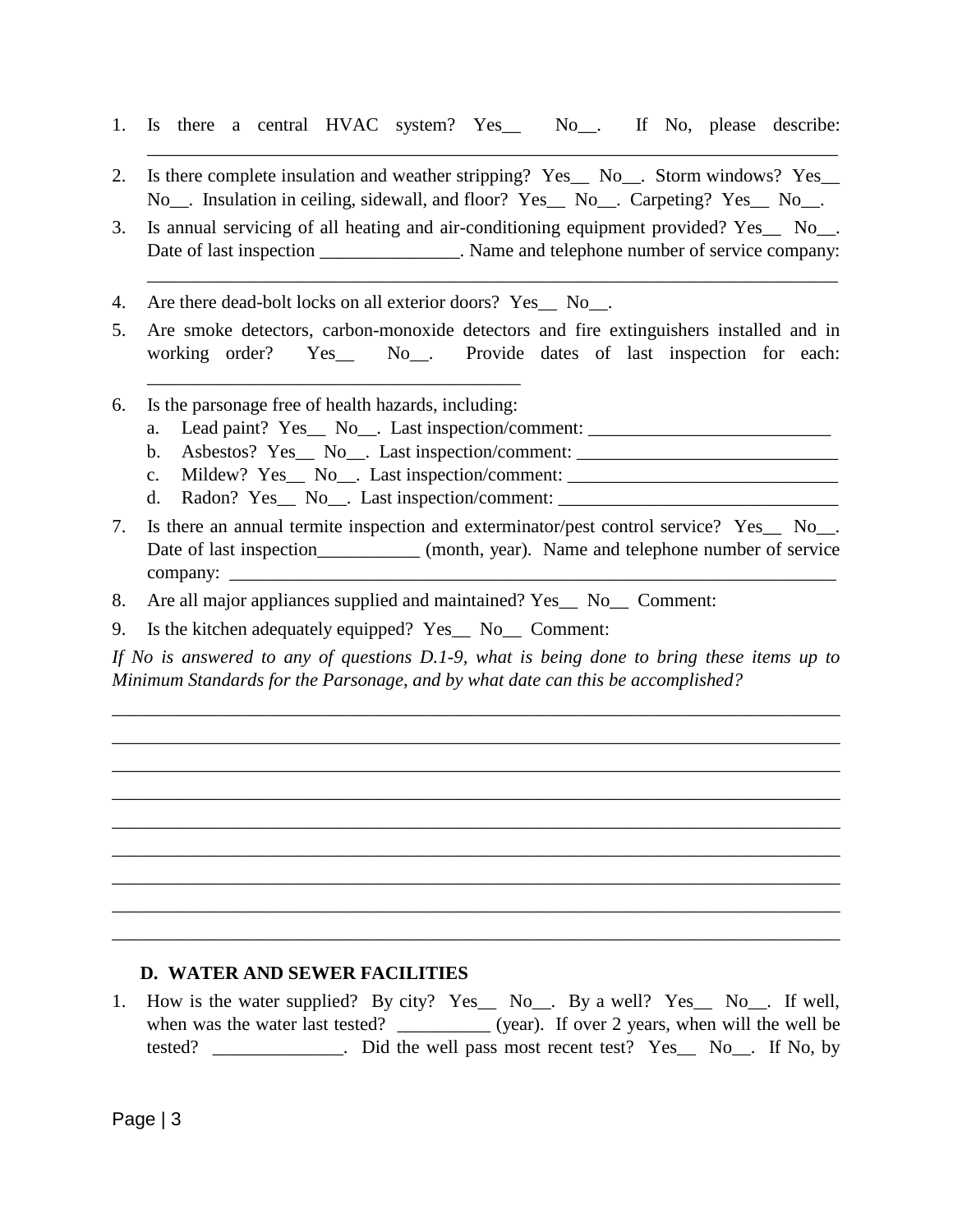what date will this be remedied? \_\_\_\_\_\_\_\_\_\_\_\_\_\_\_\_\_\_\_\_\_\_ (month, year). Attach a copy of the test results with this review. Copy attached? Yes\_\_ No\_\_.

2. Is parsonage on city sewer? Yes\_\_ No\_\_. Septic tank? Yes\_\_ No\_\_. If septic tank, was tank cleaned in the last 5 years? Yes\_\_ No\_\_. If No, when will this be accomplished?

### **E. EXTERIOR**

- 1. Are trees and shrubbery provided where needed? Yes\_\_ No\_\_.
- 2. Are trees and shrubbery properly pruned so as to not threaten the safety of the home? Yes\_\_ No.
- 3. Is landscaping and normal fertilization provided? Yes\_\_ No\_\_.
- 4. Is a lawn mower, adequate for the size of the lawn, provided? Yes\_\_ No\_\_.

\_\_\_\_\_\_\_\_\_\_\_\_\_\_\_\_\_\_\_\_\_\_\_\_\_\_\_\_\_\_\_\_\_\_\_\_\_\_\_\_\_\_\_\_\_\_\_\_\_\_\_\_\_\_\_\_\_\_\_

*If no is answered to any of questions F.1-4, what is being done to bring these items up to Minimum Standards for the Parsonage, and by what date can this be accomplished?*

\_\_\_\_\_\_\_\_\_\_\_\_\_\_\_\_\_\_\_\_\_\_\_\_\_\_\_\_\_\_\_\_\_\_\_\_\_\_\_\_\_\_\_\_\_\_\_\_\_\_\_\_\_\_\_\_\_\_\_\_\_\_\_\_\_\_\_\_\_\_\_\_\_\_\_\_\_\_ \_\_\_\_\_\_\_\_\_\_\_\_\_\_\_\_\_\_\_\_\_\_\_\_\_\_\_\_\_\_\_\_\_\_\_\_\_\_\_\_\_\_\_\_\_\_\_\_\_\_\_\_\_\_\_\_\_\_\_\_\_\_\_\_\_\_\_\_\_\_\_\_\_\_\_\_\_\_ \_\_\_\_\_\_\_\_\_\_\_\_\_\_\_\_\_\_\_\_\_\_\_\_\_\_\_\_\_\_\_\_\_\_\_\_\_\_\_\_\_\_\_\_\_\_\_\_\_\_\_\_\_\_\_\_\_\_\_\_\_\_\_\_\_\_\_\_\_\_\_\_\_\_\_\_\_\_ \_\_\_\_\_\_\_\_\_\_\_\_\_\_\_\_\_\_\_\_\_\_\_\_\_\_\_\_\_\_\_\_\_\_\_\_\_\_\_\_\_\_\_\_\_\_\_\_\_\_\_\_\_\_\_\_\_\_\_\_\_\_\_\_\_\_\_\_\_\_\_\_\_\_\_\_\_\_ \_\_\_\_\_\_\_\_\_\_\_\_\_\_\_\_\_\_\_\_\_\_\_\_\_\_\_\_\_\_\_\_\_\_\_\_\_\_\_\_\_\_\_\_\_\_\_\_\_\_\_\_\_\_\_\_\_\_\_\_\_\_\_\_\_\_\_\_\_\_\_\_\_\_\_\_\_\_ \_\_\_\_\_\_\_\_\_\_\_\_\_\_\_\_\_\_\_\_\_\_\_\_\_\_\_\_\_\_\_\_\_\_\_\_\_\_\_\_\_\_\_\_\_\_\_\_\_\_\_\_\_\_\_\_\_\_\_\_\_\_\_\_\_\_\_\_\_\_\_\_\_\_\_\_\_\_ \_\_\_\_\_\_\_\_\_\_\_\_\_\_\_\_\_\_\_\_\_\_\_\_\_\_\_\_\_\_\_\_\_\_\_\_\_\_\_\_\_\_\_\_\_\_\_\_\_\_\_\_\_\_\_\_\_\_\_\_\_\_\_\_\_\_\_\_\_\_\_\_\_\_\_\_\_\_ \_\_\_\_\_\_\_\_\_\_\_\_\_\_\_\_\_\_\_\_\_\_\_\_\_\_\_\_\_\_\_\_\_\_\_\_\_\_\_\_\_\_\_\_\_\_\_\_\_\_\_\_\_\_\_\_\_\_\_\_\_\_\_\_\_\_\_\_\_\_\_\_\_\_\_\_\_\_ \_\_\_\_\_\_\_\_\_\_\_\_\_\_\_\_\_\_\_\_\_\_\_\_\_\_\_\_\_\_\_\_\_\_\_\_\_\_\_\_\_\_\_\_\_\_\_\_\_\_\_\_\_\_\_\_\_\_\_\_\_\_\_\_\_\_\_\_\_\_\_\_\_\_\_\_\_\_

## **F. MAINTENANCE**

1. Amount budgeted for \_\_\_\_\_\_ (year) church year: \$\_\_\_\_\_\_\_\_. Amount spent in that year: \$\_\_\_\_\_\_\_. Amount held in reserves from prior years: \$ \_\_\_\_\_\_\_.

\_\_\_\_\_\_\_\_\_\_\_\_\_\_\_\_\_\_\_\_\_\_\_\_\_\_\_\_\_\_\_\_\_\_\_\_\_\_\_\_\_\_\_\_\_\_\_\_\_\_\_\_\_\_\_\_\_\_\_\_\_\_\_\_\_\_\_\_\_\_ \_\_\_\_\_\_\_\_\_\_\_\_\_\_\_\_\_\_\_\_\_\_\_\_\_\_\_\_\_\_\_\_\_\_\_\_\_\_\_\_\_\_\_\_\_\_\_\_\_\_\_\_\_\_\_\_\_\_\_\_\_\_\_\_\_\_\_\_\_\_ \_\_\_\_\_\_\_\_\_\_\_\_\_\_\_\_\_\_\_\_\_\_\_\_\_\_\_\_\_\_\_\_\_\_\_\_\_\_\_\_\_\_\_\_\_\_\_\_\_\_\_\_\_\_\_\_\_\_\_\_\_\_\_\_\_\_\_\_\_\_

\_\_\_\_\_\_\_\_\_\_\_\_\_\_\_\_\_\_\_\_\_\_\_\_\_\_\_\_\_\_\_\_\_\_\_\_\_\_\_\_\_\_\_\_\_\_\_\_\_\_\_\_\_\_\_\_\_\_\_\_\_\_\_\_\_\_\_\_\_\_ \_\_\_\_\_\_\_\_\_\_\_\_\_\_\_\_\_\_\_\_\_\_\_\_\_\_\_\_\_\_\_\_\_\_\_\_\_\_\_\_\_\_\_\_\_\_\_\_\_\_\_\_\_\_\_\_\_\_\_\_\_\_\_\_\_\_\_\_\_\_ \_\_\_\_\_\_\_\_\_\_\_\_\_\_\_\_\_\_\_\_\_\_\_\_\_\_\_\_\_\_\_\_\_\_\_\_\_\_\_\_\_\_\_\_\_\_\_\_\_\_\_\_\_\_\_\_\_\_\_\_\_\_\_\_\_\_\_\_\_\_

- 2. We find the maintenance of the parsonage to be adequate, except as noted below:
	- a. Things which the church should do: \_\_\_\_\_\_\_\_\_\_\_\_\_\_\_\_\_\_\_\_\_\_\_\_\_\_\_\_\_\_\_\_\_\_\_\_\_\_\_\_
	- b. Things which the pastor should do: \_\_\_\_\_\_\_\_\_\_\_\_\_\_\_\_\_\_\_\_\_\_\_\_\_\_\_\_\_\_\_\_\_\_\_\_\_\_\_\_

#### **G. KEY DOCUMENTS**

Page | 4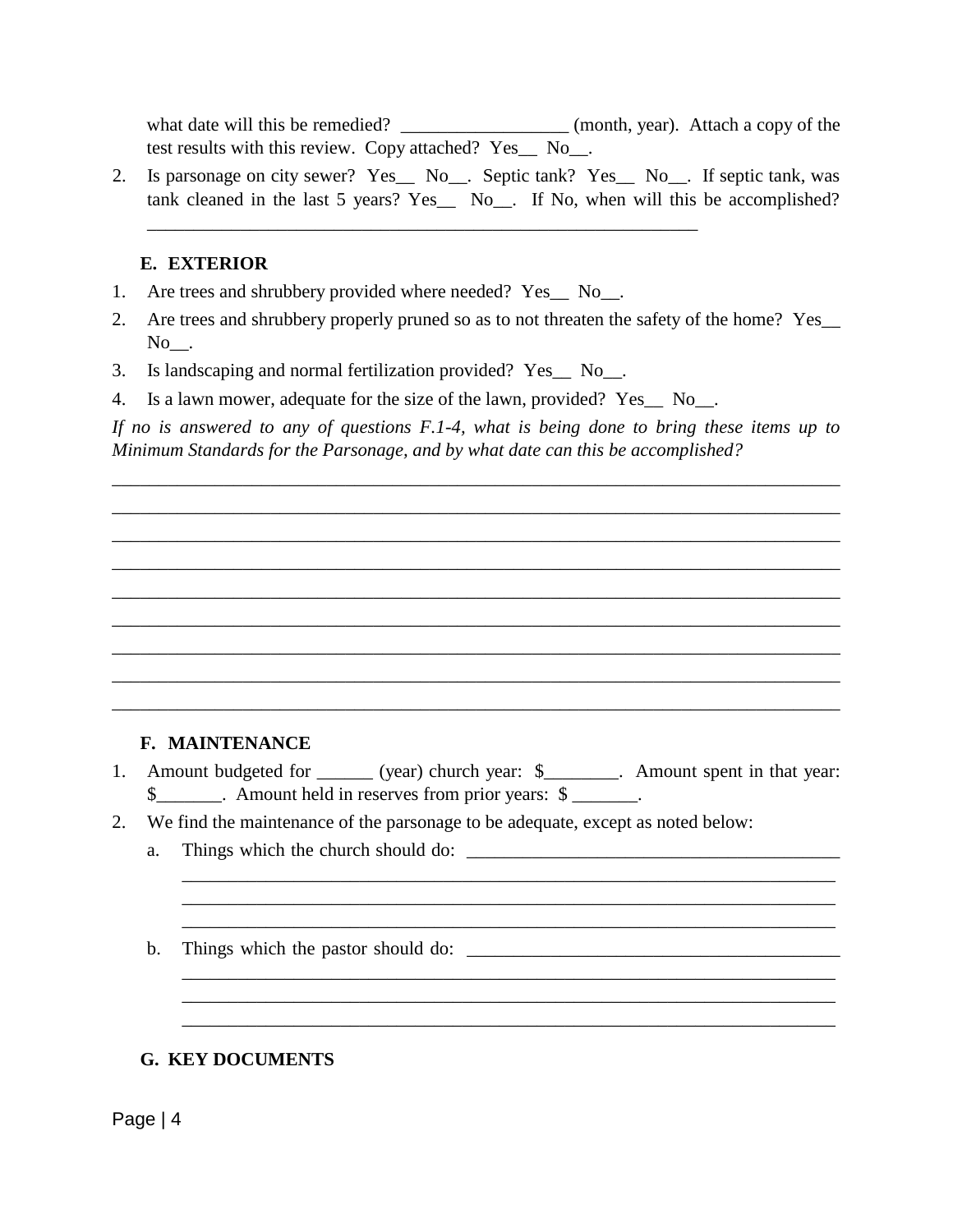Location of user manuals and warranty documents for all church-owned appliances and equipment:

## H. ADDITIONAL RECOMMENDATIONS OR COMMENTS:

**SIGNATURES:** 

Chairperson, Pastor-Parish Relations Committee

Chairperson, Trustees

Pastor